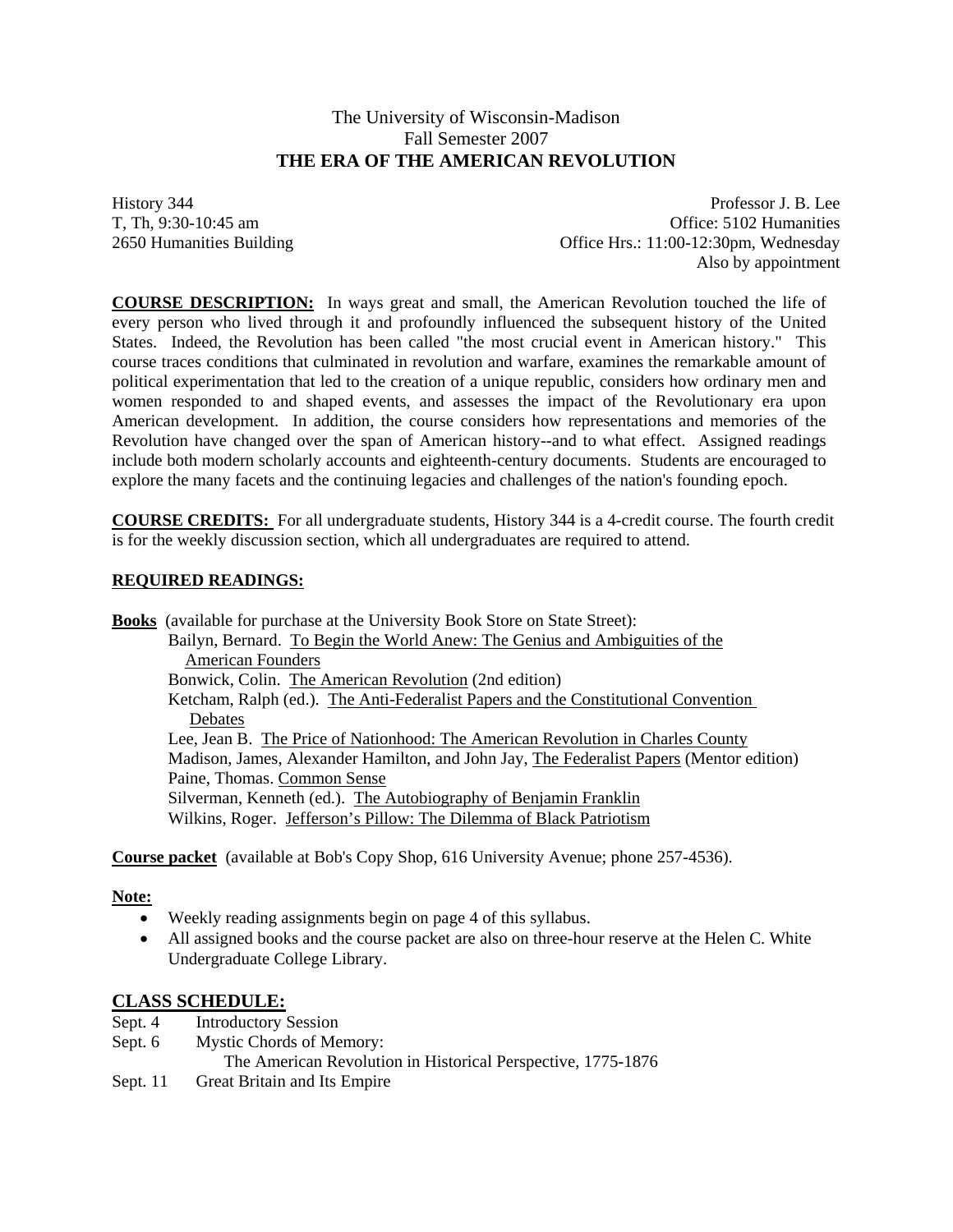- Sept. 13 Colonial Landscapes
- Sept. 18 Degrees of Freedom (1)
- Sept. 20 Degrees of Freedom (2)
- Sept. 25 Evangelicalism and Enlightenment
- Sept. 27 The Theory and Practice of Government
- Oct. 2 Warfare and the Empire
- Oct. 4 Parliamentary Reforms, Colonial Responses
- Oct. 9 Resistance
- Oct. 11 Crisis of the Empire
- Oct. 16 Independence
- Oct. 18 **MIDTERM EXAM**
- Oct. 23 The War for Independence, 1775-77
- Oct. 25 The War for Independence, 1778-81
- Oct. 30 "Cultivating the Sensations of Freedom:" Music of the American Revolution
- Nov. 1 A Confederation of Sovereign States
- Nov. 6 Crises of the 1780s
- Nov. 8 Creation of the Constitution
- Nov. 13 **PREPARATION** for debate on the Constitution
- Nov. 15 **DEBATE:** Federalists vs. Anti-Federalists
- Nov. 20 Ratification and the Bill of Rights
- Nov. 27 Establishing Federal Government
- Nov. 29 Origins of American Foreign Policy
- Dec. 4 Legitimizing Political Opposition
- Dec. 6 The Contagion of Liberty
- Dec. 11 The Problem of Slavery in an Age of Revolution
- Dec. 13 A Continuing Revolution
- Dec. 19 **FINAL EXAM -- 5:05 pm** Place to be announced. **Note: The final exam must be taken at the regularly scheduled time.**

#### **TEACHING ASSISTANTS:**

Maya Golden-Krasner and Christine Lamberson

**DISCUSSION SECTIONS:** Every undergraduate should be enrolled in one of the following discussion sections. Read the assigned material *before* your section, so that you can participate fully and actively in the class. During the semester, the teaching assistants will assign written work designed to help you enhance your analytic, interpretive, and writing skills.

| Mondays    | $12:05 \text{ pm}$ | 2241 Humanities Bldg.      |
|------------|--------------------|----------------------------|
|            | $2:25$ pm          | B135 Van Vleck             |
|            | $1:20$ pm          | 2115 Humanities Bldg.      |
| Tuesdays   | $12:05 \text{ pm}$ | 7115 Helen C. White        |
|            | $3:30 \text{ pm}$  | B <sub>115</sub> Van Vleck |
|            | 4:35 pm            | 2221 Humanities Bldg.      |
| Wednesdays | 9:55 am            | 227 Van Hise               |